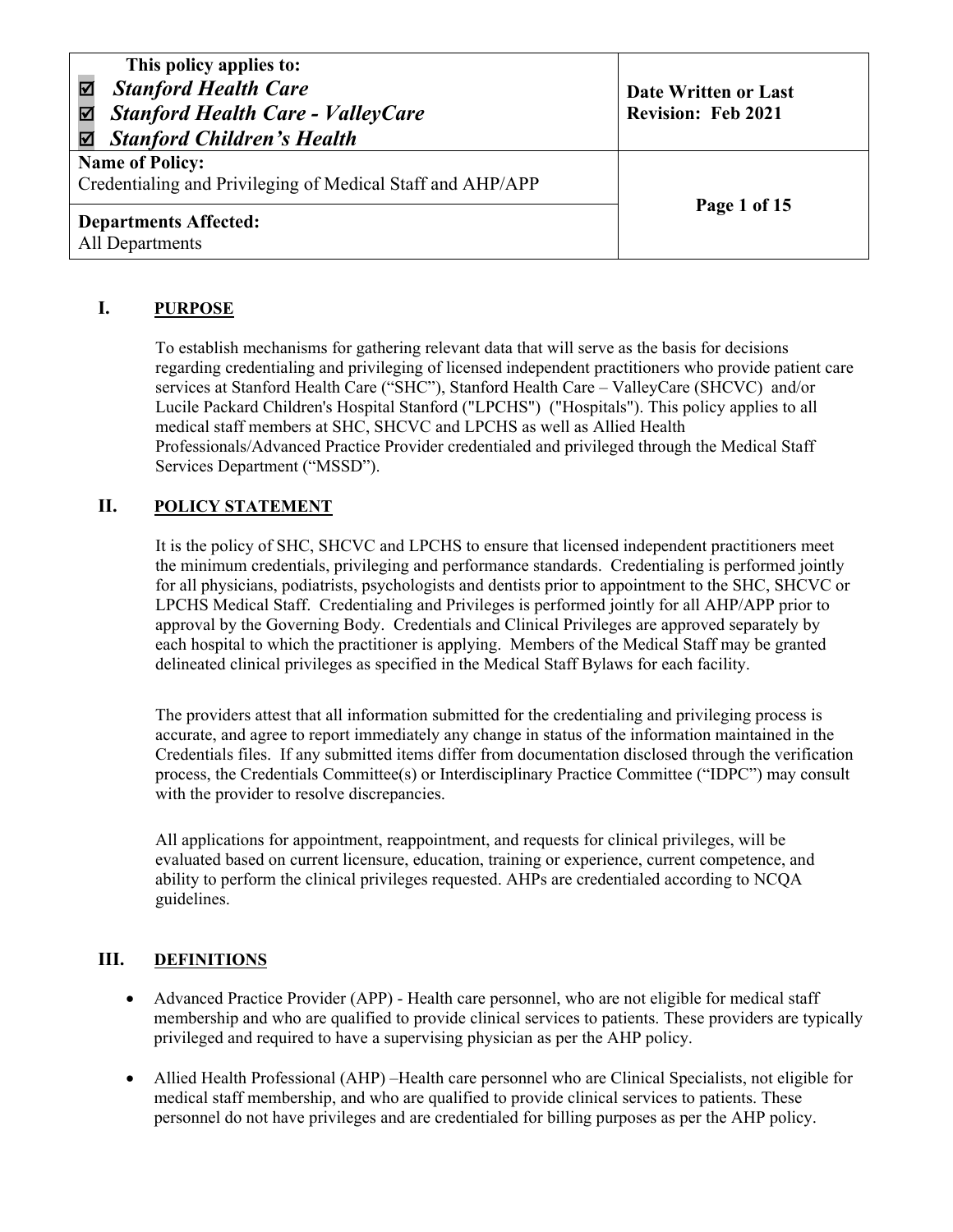| This policy applies to:<br><b>Stanford Health Care</b><br><b>Stanford Health Care - ValleyCare</b><br>☑<br><b>Stanford Children's Health</b> | Date Written or Last<br><b>Revision: Feb 2021</b> |
|----------------------------------------------------------------------------------------------------------------------------------------------|---------------------------------------------------|
| <b>Name of Policy:</b><br>Credentialing and Privileging of Medical Staff and AHP/APP                                                         |                                                   |
| <b>Departments Affected:</b><br>All Departments                                                                                              | Page 2 of 15                                      |

- National Committee for Quality Assurance  $(NCQA)$   $NCQA$  is a regulatory agency that monitors the quality of health plans. All providers listed on health plan rosters that LPCHS contracts with are credentialed according to NCQA requirements.
- National Practitioner Databank (NPDB) NPDB is a confidential information clearinghouse that includes adverse action, medical malpractice payment, and judgement or conviction reports provided by entities to help prevent fraud and abuse and protect the public.

# **IV. PROCEDURES**

## A. Delegation

SHC, SHCVC and LPCHS do not delegate credentialing activities. SHC MSSD is contracted with health plans to be the delegated entity for those organizations, which NCQA guidelines are applied.

- B. AHPs are credentialed according to NCQA guidelines, unless privileges are granted.
- C. New Applicants

Individuals requesting to be credentialed and privileged will be provided a link to the New App Request Form. Once that form is completed they will receive a link to their own personalized Practitioner Home Page ("PHP") or Practitioner Portal in an e-mail outlining the time frame and basic requirements for processing the request. Content of the website includes:

- 1. Application including licensure information on any active or inactive licenses, DEA registration, Work History and complete information for Peer References
- 2. Attestation Questionnaire: including applicant attesting to reasons for inability to perform the essential function of the position with or without accommodation, lack of present illegal drug use, history of loss of license and/or felony convictions, and history of loss of limitation of privileges or disciplinary activity. This statement provides attestation to the correctness and completeness of the application.
- 3. Authorization to Release Information Form which includes consent to release information to Contracted Health Plans if the applicant participates in the SHC, SHCVC or LPCHS Health Plan Contract.
- 4. Insurance Liability Questionnaire
- 5. Claims Status to be completed for each Open or Closed Claim
- 6. Health Screening Requirements Statement with Contact Information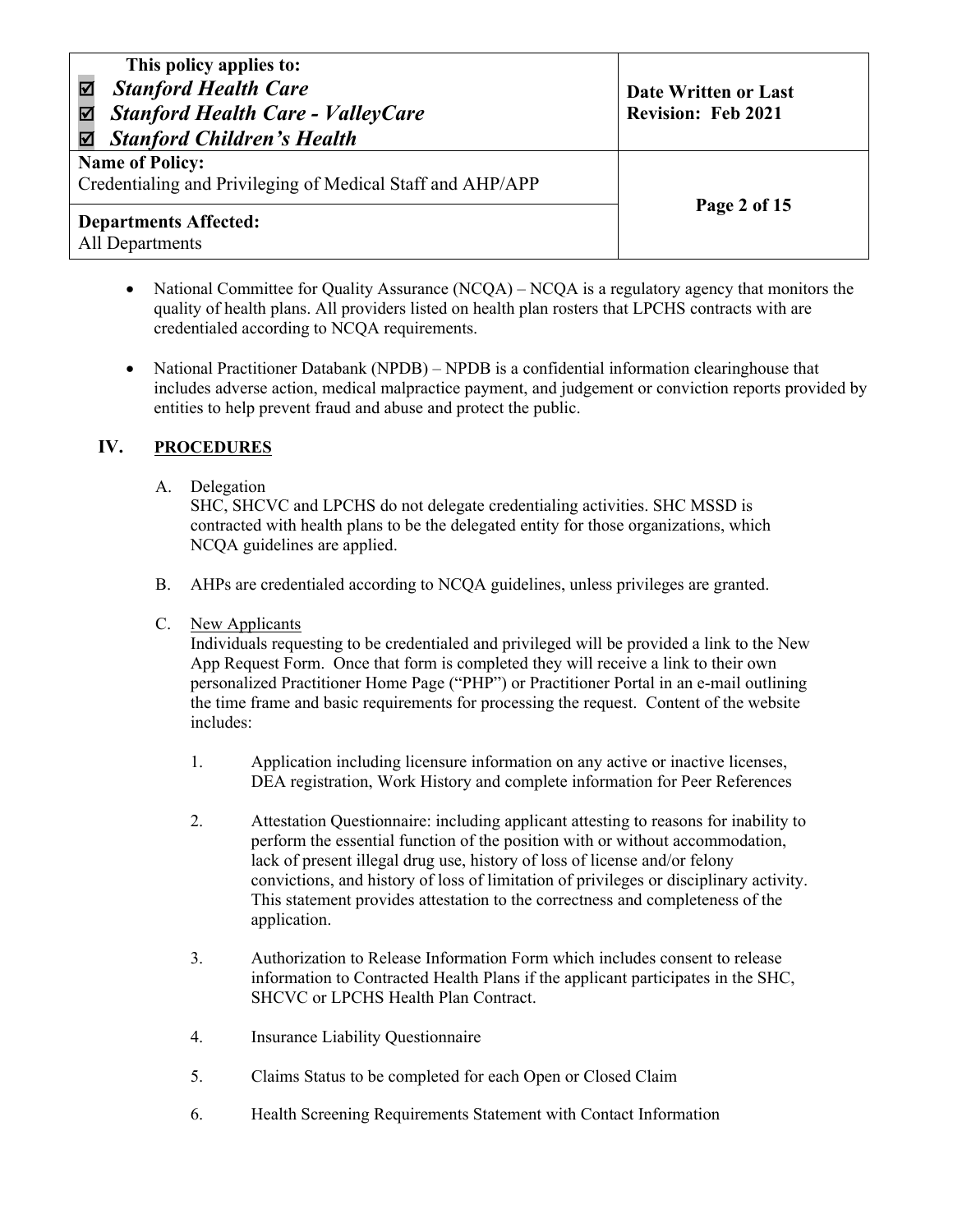| This policy applies to:<br><b>Stanford Health Care</b><br><b>Stanford Health Care - ValleyCare</b><br><b>Stanford Children's Health</b> | Date Written or Last<br><b>Revision: Feb 2021</b> |
|-----------------------------------------------------------------------------------------------------------------------------------------|---------------------------------------------------|
| <b>Name of Policy:</b><br>Credentialing and Privileging of Medical Staff and AHP/APP                                                    |                                                   |
| <b>Departments Affected:</b><br>All Departments                                                                                         | Page 3 of 15                                      |

- 7. Background Check Release Link
- 8. Continuing Education Attestation
- 9. Confidentiality and Conflict of Interest Statement of Compliance
- 10. Medicare Acknowledgement Statement
- 11. Code of Conduct and Professional Behavior
- 12. Important Contact Information
- 13. Privilege Forms (if applicable)
- 14. Training Modules; including, Getting to Zero, Sedation, HIPAA, QI, Electronic Medical Record for SHC, SHCVC and LPCHS (as applies)
- 15. Policies and Procedures link
- 16. *Medical Staff Bylaws, Rules and Regulations link*
- 17. *State of CA Abuse Form*
- 18. The hospital verifies that the practitioners requesting approval is the same practitioner identified in the credentialing documents by completing a Photo Identification Form or providing a government issued ID to the Photo ID/Security Department as described in their policy 'Badge – Identification Policy'.
- 19. 2x2 Photo required to be included on Privileging Module

In order for a practitioner to be credentialed and privileged, he/she must submit a completed application form along with other documents requested in the application packet. The application must be completed in its entirety.

C. Reappointments

Reappointment to the Medical Staff and requesting of clinical privileges shall occur biennially.

Applications will be sent to providers five (5) months prior to their appointment expiration date and are expected to be completed and returned within 5 weeks.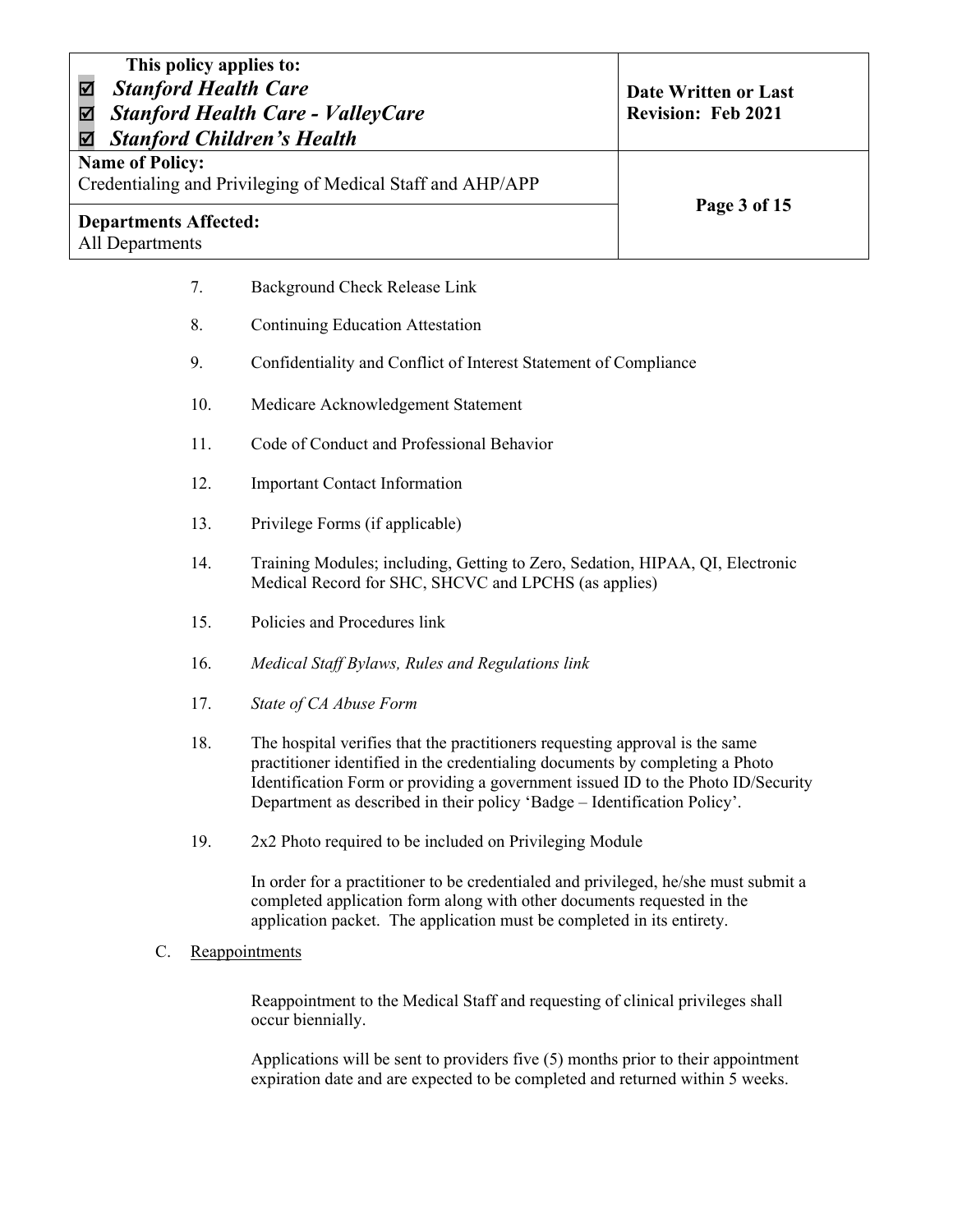| This policy applies to:<br><b>Stanford Health Care</b><br><b>Stanford Health Care - ValleyCare</b><br>⊻<br><b>Stanford Children's Health</b> | Date Written or Last<br><b>Revision: Feb 2021</b> |
|----------------------------------------------------------------------------------------------------------------------------------------------|---------------------------------------------------|
| <b>Name of Policy:</b><br>Credentialing and Privileging of Medical Staff and AHP/APP                                                         |                                                   |
| <b>Departments Affected:</b><br>All Departments                                                                                              | Page 4 of 15                                      |

The practitioner shall be required to submit an attestation for completion of continuing education activity for the previous two years, clinical privilege request form for each facility, complete information for Peer Reference and any other documentation/ information requested. All reappointment applications will also include an Attestation Questionnaire as outlined in Section III.A.2 of this policy.

If the provider fails to submit a completed application packet as outlined in electronic communication he/she shall be deemed to have voluntarily resigned his/her Medical Staff membership. The procedural rights set forth in the Medical Staff Bylaws for each facility shall not apply to a voluntary resignation under this section.

#### D. Timeliness of Information

Any of the following information found to be beyond 180 days of the signed authorization , at the time the file is presented to the Credentials Committee(s) or IDPC will be re-verified prior to review by that committee:

- All online verifications
	- CA Medical or Professional License(s)
	- CA Furnishing License
	- DEA (Drug Enforcement Administration)
	- NPDB (National Practitioner Data Bank)
	- OIG (Office of Inspector General)
	- GSA (General Services Administration)
- Answers to attestation questions
- Signature and date on authorization to release form
- Malpractice Claims Verifications (for AHPs use NPDB report)
- E. Approval
	- **1.** The application, privilege request form and supportive documentation are sent to the appropriate Department Head/Service Chief/Division Head for review and recommendation to the Credentials Committee(s) or IDPC. If the Department Head/Service Chief/Division Head is disinclined to make a favorable recommendation for these membership/privileges, the Department Head/Service Chief/Division Head shall send a letter to the Credentials Committee(s) or IDPC indicating his or her concerns.
	- **2.** The evaluation and approval for additional privileges is forwarded to the Credentials Committee(s) or IDPC, with final review and approval by the Medical Executive Committee (MEC) and Governing Board.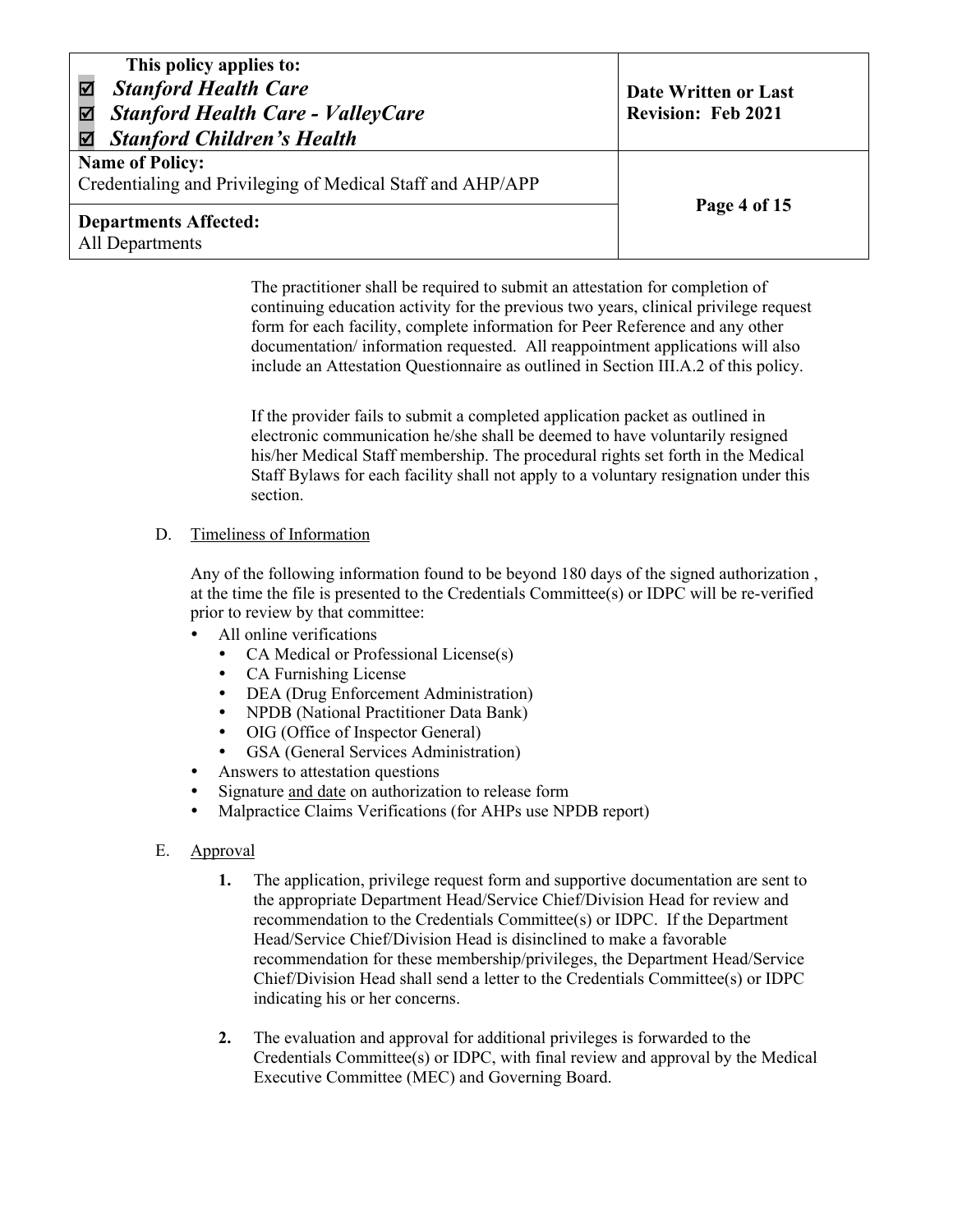| This policy applies to:<br><b>Stanford Health Care</b><br><b>Stanford Health Care - ValleyCare</b><br>☑<br><b>Stanford Children's Health</b> | Date Written or Last<br><b>Revision: Feb 2021</b> |
|----------------------------------------------------------------------------------------------------------------------------------------------|---------------------------------------------------|
| <b>Name of Policy:</b><br>Credentialing and Privileging of Medical Staff and AHP/APP                                                         |                                                   |
| <b>Departments Affected:</b><br>All Departments                                                                                              | Page 5 of 15                                      |

## F. Requests for Additional Privileges

Any provider may request additional privileges at any time. These requests are handled as follows:

- 1. The provider must complete the appropriate privileging form and supply supporting documentation regarding training or experience, as required.
- 2. The following must be verified
	- CA Medical or Professional License MBC (Medical Board of California)
	- Additional CA State License
	- CA Furnishing License
	- DEA (Drug Enforcement Administration), if applicable
	- NPDB
	- OIG (Office of Inspector General)
- 3. The privilege request form and supportive documentation are sent to the appropriate Department Head/Service Chief/Division Head for review and recommendation to the Credentials Committee(s) or IDPC. If the Department Head/Service Chief/Division Head is disinclined to make a favorable recommendation for these privileges, the Department Head/Service Chief/Division Head shall send a letter to the Credentials Committee(s) or IDPC indicating his or her concerns.
- 4. The evaluation and approval for additional privileges is forwarded to the Credentials Committee(s) or IDPC, with final review and approval by the Medical Executive Committee (MEC) and Governing Board.
- G. Changes of Status, Resignations, and Retirement

A status change may be initiated by the Department Head/Service Chief/Division Head or the Credentials Committee(s) to assure that the member meets the qualifications for medical staff membership under his or her membership category. In addition, the provider may request a change of status at any time. All requests must be in writing.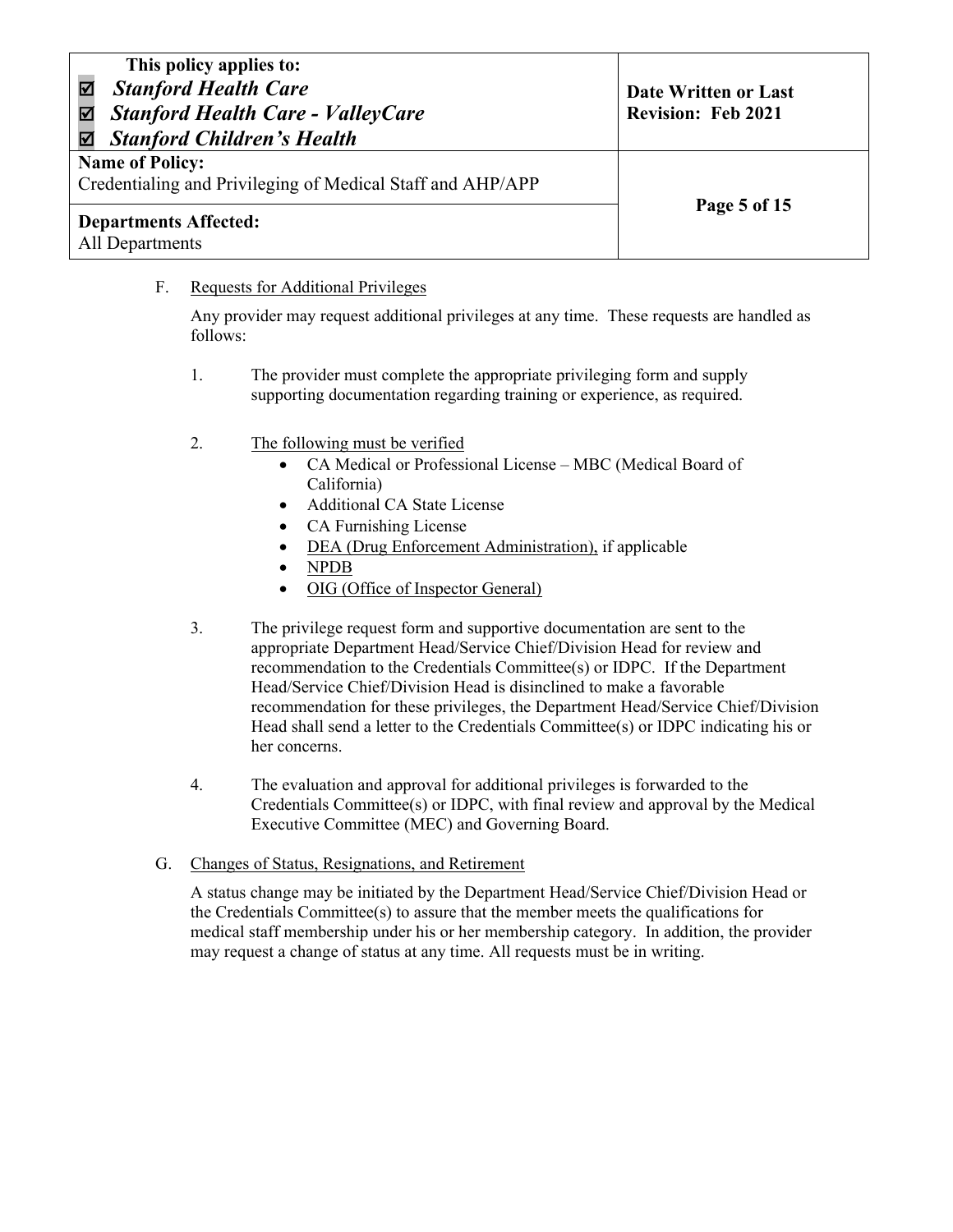Credentialing and Privileging of Medical Staff and AHP/APP

# **Page 6 of 15** Departments Affected: All Departments

# **V. PROVIDER RIGHTS TO AMEND APPLICATION AND TO RECEIVE UPDATES**

- A. Providers have the right to correct erroneous information obtained throughout the credentialing process. If any submitted items differ substantially from documentation disclosed through the verification process, the provider will be asked via written request (email or certified letter) to resolve this discrepancy and will be expected to do so within 10 business days of the request. Any and all corrections should be submitted in writing to the SHC/LPCHS MSSD for adequate review of current documentation. Any instance of the provision of information containing misrepresentations or omissions is forwarded to the Credentials Committee(s) for review and action. The provider will be notified of any actions following review by the Board of Directors. Providers are allowed access to their own credentials files (with the exception of Peer Evaluations or verifications) as outlined in the policy for Confidentiality of Medical Staff/ AHP/APP Records.
- B. Providers have the right to contact MSSD at any time regarding the status of their application for appointment or reappointment. All such requests will be responded to by the appropriate coordinator within a reasonable period of time, not to exceed four work days.

## **VI. PROCEDURE**

#### A. Processing and Verification

When the application for appointment or reappointment is returned, a review for completeness is performed by the Credentialing Office. If additional information is required, or if questions are left blank, the applicant is contacted and informed that processing will not begin until the application is entirely complete. The applicant is responsible for providing the information to satisfy the process. Failure to submit the requested information within 10 days shall be considered a withdrawal of the application.

All information gathered on the application will be verified by the primary source. Primary source may include verbal verifications which require a dated, signed note in the credentialing file stating who at the primary source verified the item, and the date and time of verification.

In addition, queries will be made to the NPDB and the MBC regarding any adverse actions against the practitioner. If any verification received has adverse actions, the practitioner will be promptly contacted and will be expected to provide an explanation in writing for any of these issues. Sources used for verifications include: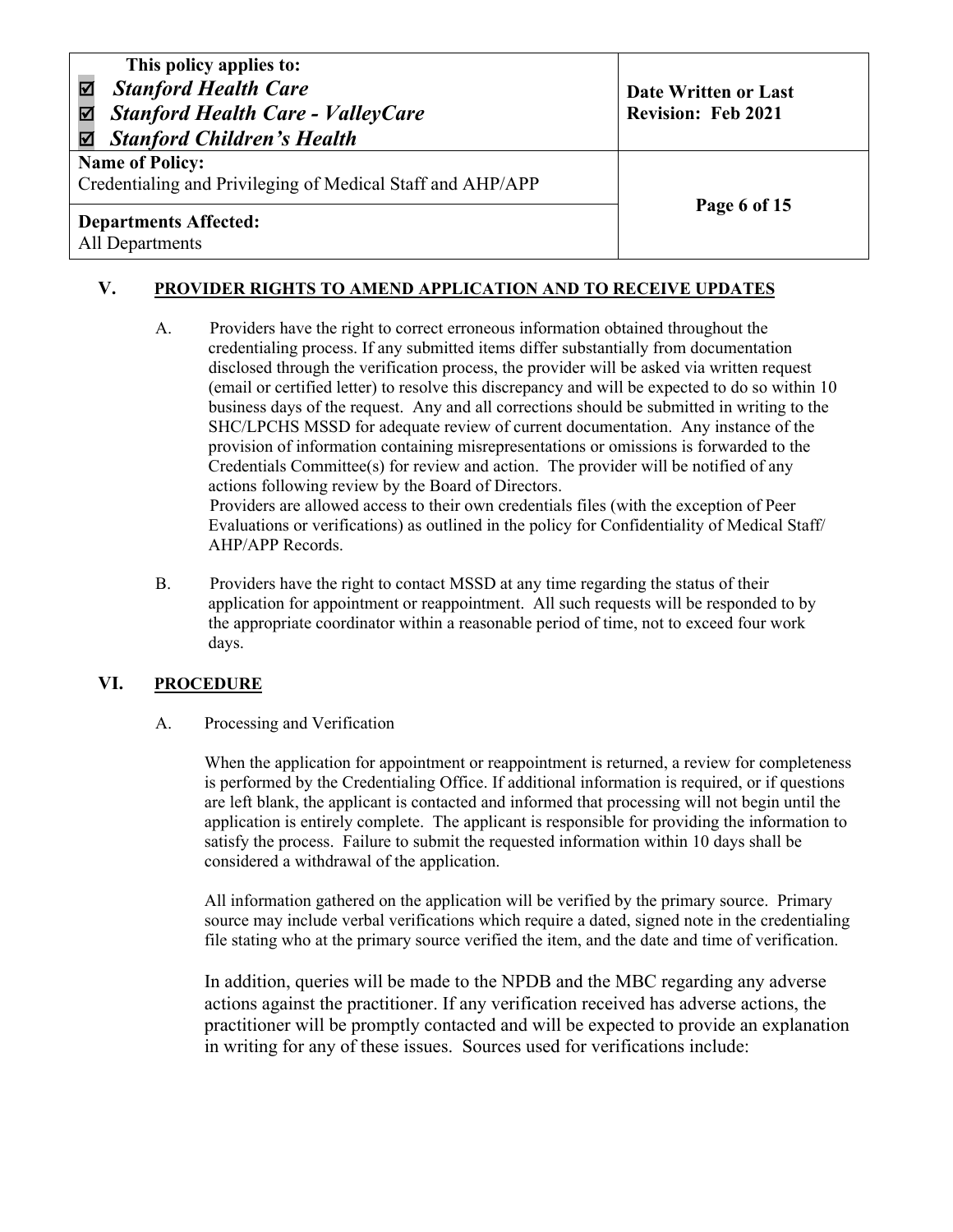| This policy applies to:<br><b>Stanford Health Care</b><br><b>Stanford Health Care - ValleyCare</b><br>K<br><b>Stanford Children's Health</b> | Date Written or Last<br><b>Revision: Feb 2021</b> |
|----------------------------------------------------------------------------------------------------------------------------------------------|---------------------------------------------------|
| <b>Name of Policy:</b><br>Credentialing and Privileging of Medical Staff and AHP/APP                                                         |                                                   |
| <b>Departments Affected:</b><br>All Departments                                                                                              | Page 7 of 15                                      |

1. California Professional License /Professional Licenses from Other States

Current California State professional licensure must be obtained by direct confirmation from the appropriate licensing board either on-line, or by phone. Boards used for verification:

- State of California Medical and Professional Board– this verification confirms successful graduation from medical school and completion of at least one year of postgraduate residency training.
- Other State Medical and Professional Boards for active professional licenses

#### 2. DEA Certification

An on-line verification with the Department of Justice DEA Diversion Control Division is required for primary source verification. All SHC/SHCVC/LPCHS providers must have a valid DEA certificate, including all schedules (2, 2N, 3, 3N, 4 and 5), with a California address, as noted in the SHC/SHCVC/LPCHS Bylaws. For Advance Practice Professionals, DEA requirements are based on scope of service. Providers who are required to have a DEA, with an expired DEA, limited schedules or out of state address will have their privileges suspended until evidence of a valid DEA is provided to the MSSD.

A practitioner with an out-of-state address on their DEA may be credentialed pending the change of address or additional request for a DEA in the state of California, if proof of request has been received by the MSSD

The SHC/SHCVC/LPCHS Pharmacy is notified on a monthly basis of all expired DEA certificates.

#### 3. Fluoroscopy Certificate

Required for all radiologists and non-radiologists who will be using fluoroscopy equipment in the operating rooms or other procedure areas. Radiography Certificate is not accepted as a Fluoroscopy Certificate.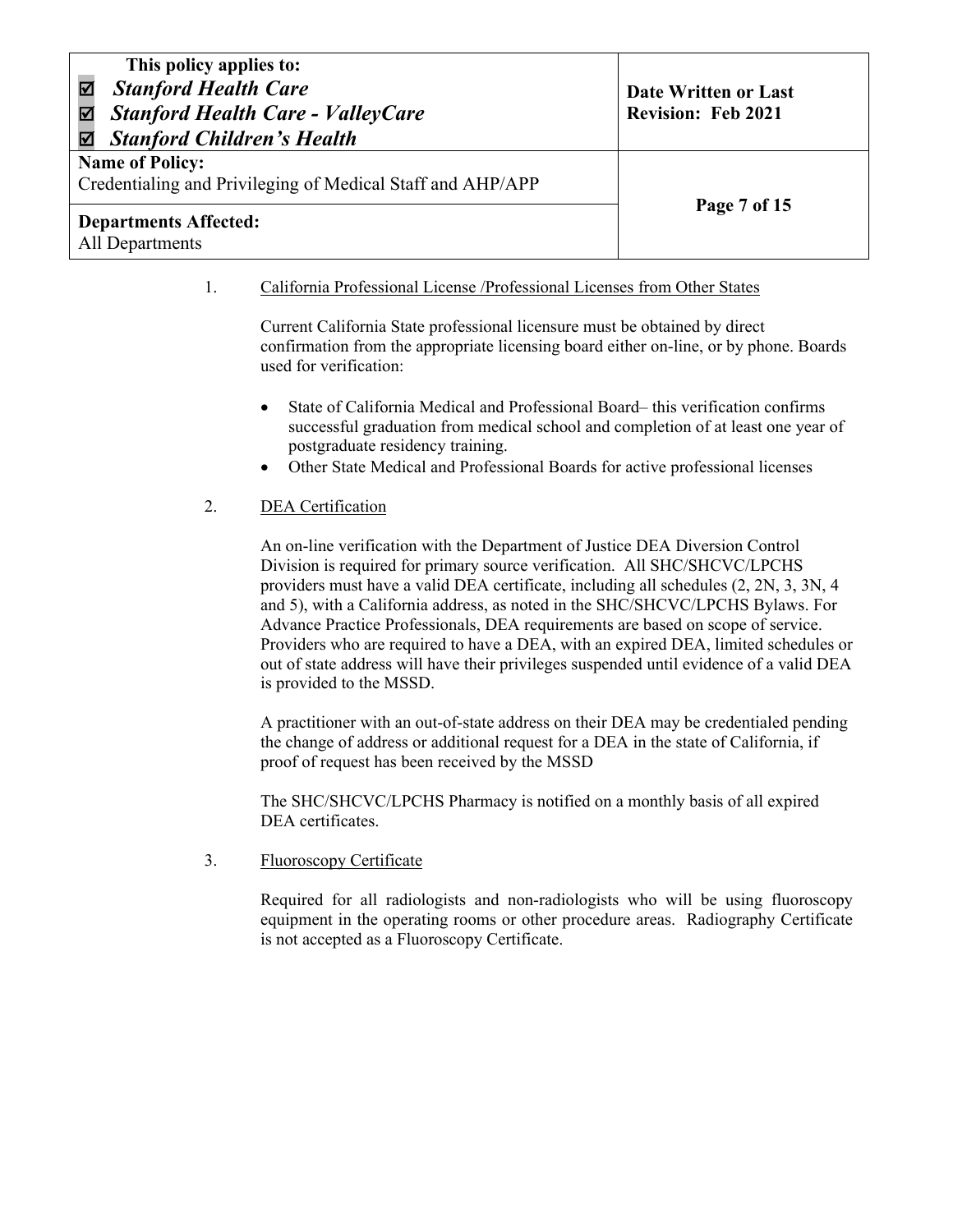| This policy applies to:<br><b>Stanford Health Care</b><br><b>Stanford Health Care - ValleyCare</b><br>☑<br><b>Stanford Children's Health</b><br>☑ | Date Written or Last<br><b>Revision: Feb 2021</b> |
|---------------------------------------------------------------------------------------------------------------------------------------------------|---------------------------------------------------|
| <b>Name of Policy:</b><br>Credentialing and Privileging of Medical Staff and AHP/APP                                                              |                                                   |
| <b>Departments Affected:</b><br>All Departments                                                                                                   | Page 8 of 15                                      |

#### 4. Verification of Hospital Affiliations and Work History

Written verification of five (5) years of clinical work history from hospitals or other health care organization affiliations is required for initial appointments (2 years for reappointment). Verification of clinical privileges in good standing at the hospital designated by the practitioner as the primary admitting facility should be confirmed in writing or verbally and includes the date of appointment, scope of privileges, restrictions, and recommendations. Affiliation verifications within the last five (5) years will be required for new appointments (2 years for reappointment). A minimum of five (5) affiliation verifications will be required if an applicant has more than five (5) affiliations. A request of the practitioners quality and performance profile/data may be accepted in lieu of a "good standing" letter for initial appointments and reappointments.

Any gaps in past five (5) years of work history, of 90 days or more will require written clarification from the provider.

If verification of an affiliation is not obtained after three attempts with the applicants assistance, including a phone call to the facility, this should be noted in the file. If verification can't be obtained due to extraordinary circumstances this needs to be documented in file and noted for Department Head/Service Chief/Division Head. The file may then move through the evaluation process without this piece of documentation.

#### 5. Verification of Graduation from Medical/Professional School and Completion of Residencies and Fellowships

Verification of medical/professional school graduation and completion of residency and fellowship training may be obtained from the institution(s) where the training was completed, and/or an agency that is deemed a primary source verification, (such as the American Medical Association (AMA) Physician Masterfile or American Osteopathic Association (AOA) Physician Database) or Background Check for Advanced Practice Practitioners hired by HR. If unable to obtain verification from any of the above sources after three attempts, reach out to reliable secondary source such as another hospital that has a documented primary source verification of the credential.

Foreign Medical Graduates from schools of medicine other than those in the United States and Canada must present evidence of certification by the Education Commission for Foreign Medical Graduates (ECFMG) or successful completion of a fifth pathway, or, successful passing of the Foreign Medical Graduate Examination in the Medical Sciences (FMGEMS).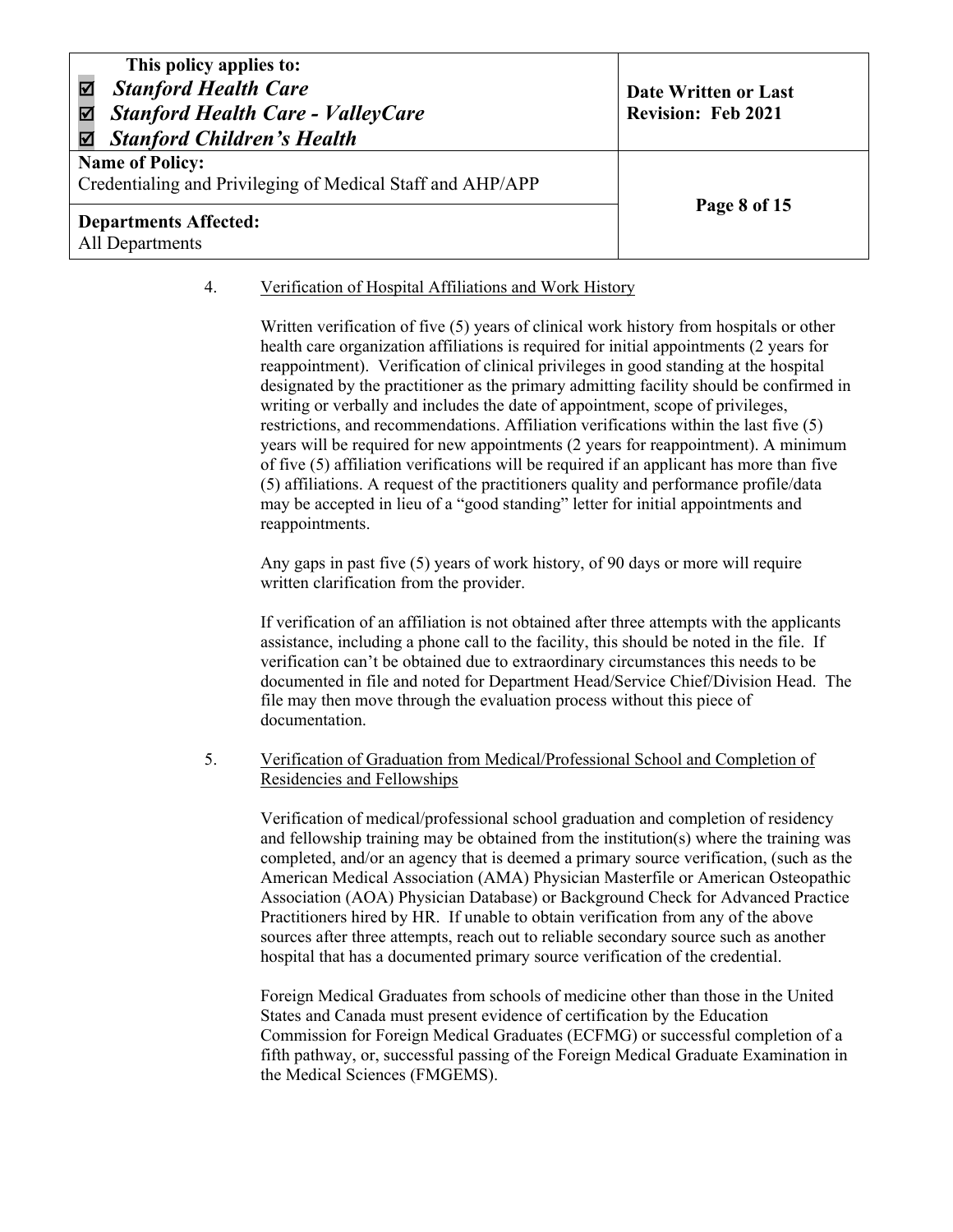| This policy applies to:<br><b>Stanford Health Care</b><br>V<br><b>Stanford Health Care - ValleyCare</b><br>☑<br><b>Stanford Children's Health</b><br>☑ | Date Written or Last<br><b>Revision: Feb 2021</b> |
|--------------------------------------------------------------------------------------------------------------------------------------------------------|---------------------------------------------------|
| <b>Name of Policy:</b><br>Credentialing and Privileging of Medical Staff and AHP/APP                                                                   |                                                   |
| <b>Departments Affected:</b><br>All Departments                                                                                                        | Page 9 of 15                                      |

### 6. Board Certification

Board Certification is verified, through querying the ABMS on-line database (CertiFACTS), or by a letter directly from the certification board. Verification of Board Certification confirms successful completion of an approved residency program in the practitioner's specialty. Board certification is verified at time of initial appointment and also for each reappointment in order to verify current status and re-certifications, as well as participation in MOC (Maintenance of Certification).

In order to be considered for privileges at SHC/SHCVC/LPCHS all Advanced Practice Practitioners are required to have National Certification at the time of hire and maintain certification on an ongoing basis by any of the following bodies:

- American Academy of Nurse Practitioners (AANP)
- American Nurses Association American Nurses Credentialing Center (ANCC)
- Pediatric Nursing Certification Board (PNCB)
- National Certification Corporation for the Obstetric, Gynecologic and Neonatal Nursing Specialties (NCC);
- American Association of Critical-Care Nurses (AACN)
- National Commission on Certification of Physician Assistants (NCCPA)

#### 7. Current, Adequate Malpractice Insurance

Professional Liability Insurance coverage and amounts of coverage should be confirmed directly with the carrier. If unable to receive timely we may request a copy of the Insurance Cover Sheet directly from the applicant. If the provider is insured through SUMC, a copy of the blanket policy should be accessable on MSSD TeamSite. Providers applying to the SHC/SHCVC/LPCHS for the first time under SUMMIT insurance can be approved contingent upon confirmation of Faculty Appointment. The provider must hold a minimum amount of coverage that covers requested privileges as determined from time to time by the SHC/SHCVC/LPCHS Board of Directors.

8. Professional Liability Claims History

Verification of claims history for five (5) years on new appointments and two (2) years for reappointments must be obtained from the current and/or previous carriers. If, after three attempts with the applicants assistance, including a phone call to the facility, the insurance carrier does not respond we will use the NPDB as primary source. AHPs are credentialed according to NCQA guidelines. NPDB may be used in lieu of claims history for AHPs.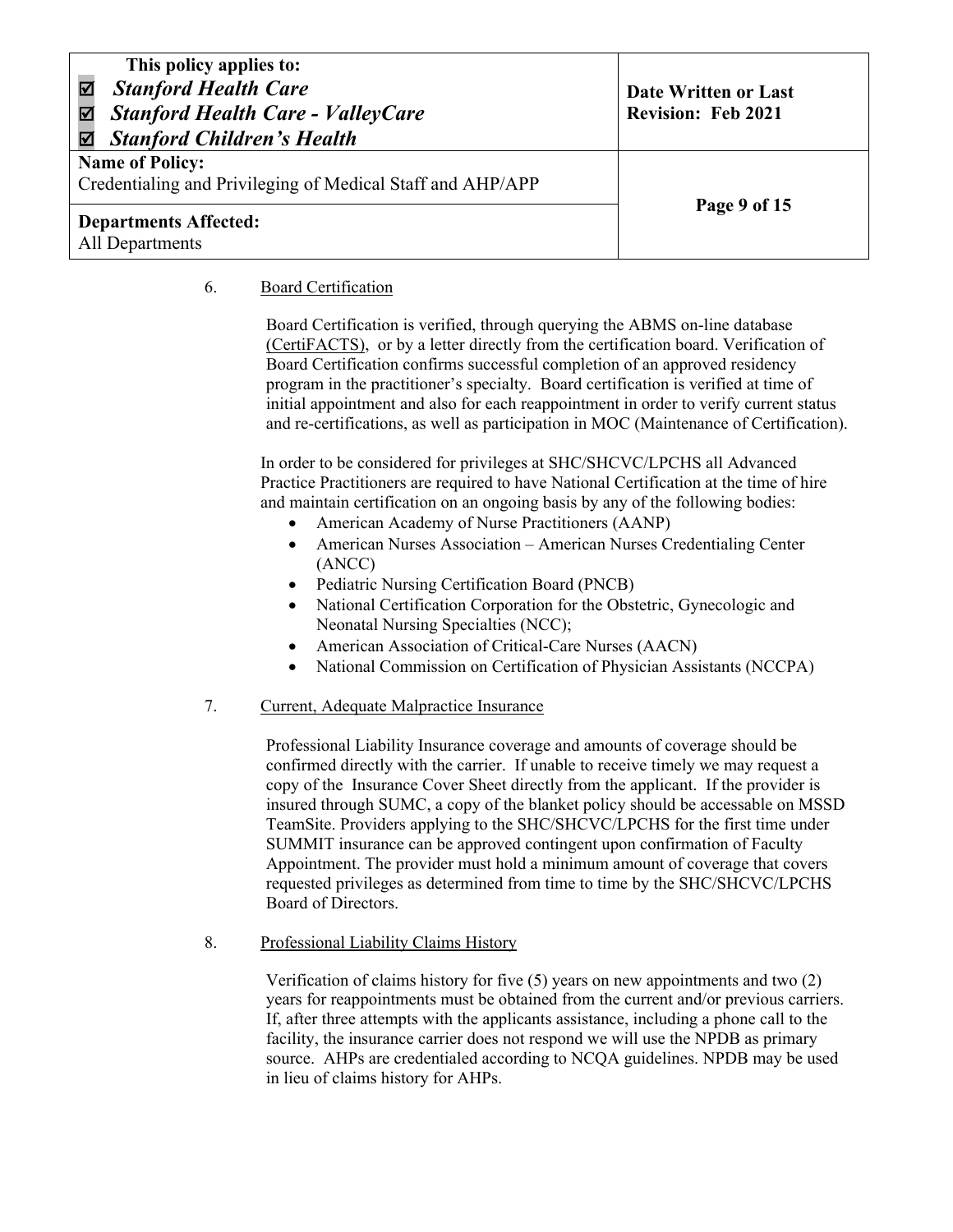| This policy applies to:<br><b>Stanford Health Care</b><br><b>Stanford Health Care - ValleyCare</b><br>$\blacktriangledown$<br><b>Stanford Children's Health</b> | Date Written or Last<br><b>Revision: Feb 2021</b> |
|-----------------------------------------------------------------------------------------------------------------------------------------------------------------|---------------------------------------------------|
| <b>Name of Policy:</b><br>Credentialing and Privileging of Medical Staff and AHP/APP                                                                            |                                                   |
| <b>Departments Affected:</b><br>All Departments                                                                                                                 | Page 10 of 15                                     |

Those providers who hold a full-time Faculty or Adjunct Clinical Faculty appointment with the Stanford University School of Medicine are covered under the Medical Professional Liability and General Liability plan while acting within the scope of their duties on behalf of SHC/SHCVC/LPCHS. A copy of this coverage statement will be accessable on MSSD TeamSite.

9. Background Checks

SHC/SHCVC/LPCHS engage in background checks as a verification element within the credentialing process. Any and all background reports will be stored electronically in the credential file. All adverse information found on background checks is evaluated by Department/Service/Division Chief as well as the appropriate review committee.

#### 10. Privileging Criteria

Each applicant is expected to meet the criteria related to the privileges they are requesting on the privilege form.

#### 11. National Practitioner Data Bank

The NPDB must be queried for all new appointments, biennially for reappointments and at time of the request for additional privileges. Each query to the NPDB is facility specific therefore there will be one (1) NPDB query for SHC, (1) NPDB query for SHCVC, and one (1) query for LPCHS if provider is on staff at those facilities. Continuous Query is utilized for all privileged members. Adverse information will be addressed on an as needed basis.

12. Medicare/Medicaid Sanctions

Sanction verifications for Medicare and Medicaid will be processed by querying the NPDB and by obtaining a Sanctions Exclusions Report (published by the OIG) via Internet site for each credentialed provider. In addition, ongoing monitoring of sanctions to Medicare and Medicaid will be done on a monthly basis by downloading the OIG Monthly Reports and verifying against current SHC/SHCVC/LPCHS rosters within 30 days of their release.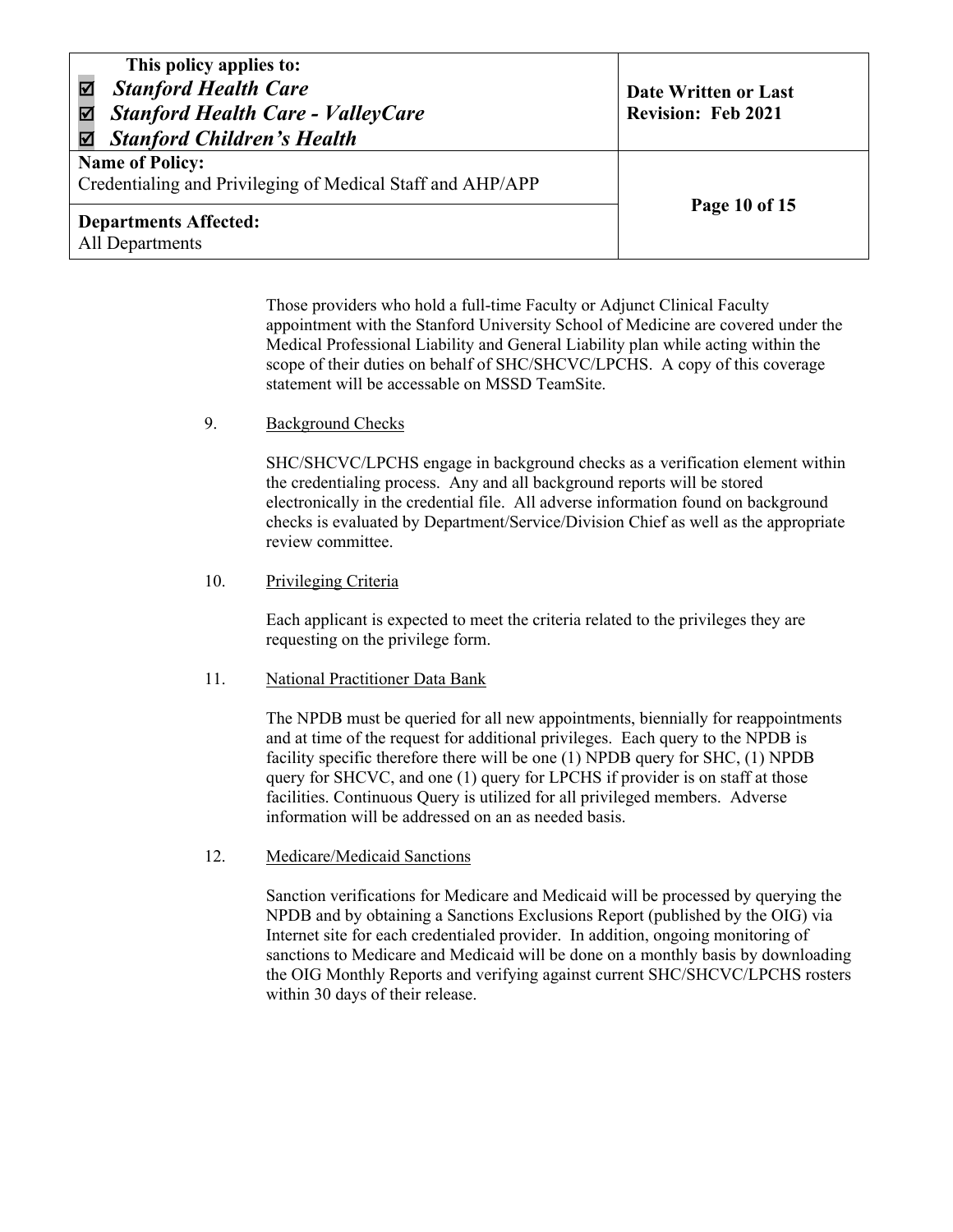| This policy applies to:<br><b>Stanford Health Care</b><br><b>Stanford Health Care - ValleyCare</b><br>✔<br><b>Stanford Children's Health</b><br>M | Date Written or Last<br><b>Revision: Feb 2021</b> |
|---------------------------------------------------------------------------------------------------------------------------------------------------|---------------------------------------------------|
| <b>Name of Policy:</b><br>Credentialing and Privileging of Medical Staff and AHP/APP                                                              |                                                   |
| <b>Departments Affected:</b><br>All Departments                                                                                                   | Page 11 of 15                                     |

#### 13. Professional References

Three professional references are requested for new applicants (for SHC and LPCH two are required for packets to be complete, for SHCVC three are required for packets to be complete); One peer reference for reappointments is required (Two for Advanced Practice Professionals for SHC and LPCH). Three peer references are required for reappointment for SHCVC. These references must be from individuals who have recently worked with the applicant, have directly observed his/her professional performance over a reasonable period of time, and who can and will provide reliable information regarding current clinical ability, health status, ethical character, and ability to work with others. If the applicant has recently completed a residency or fellowship within the past two years, a reference from the program director should be requested. Ratings of 2 or less and/or any adverse comments will be flagged for Service Chief and Credentials Committee review. References are not required for AHPs as per NCQA; however, up to two peer references will be collected in lieu of peer review.

#### 14. Continuing Education

A statement documenting Continuing Education must be included with the application for appointment or reappointment, or a statement signed indicating that the practitioner has met or exceeded continuing medical education requirements for licensure.

#### 15. Reappointment Performance Improvement Data

In addition to verifying credentials, a provider's quality data is compiled for the evaluation process. Information from the following areas may be included for consideration. Information is gathered for each facility on an ongoing basis to which the practitioner is applying. All data is then assembled and reviewed at time of reappointment and based on the timeline outlined in the Professional Practice Policy.

- 1. Patient
- 2. Medical Knowledge
- 3. Professionalism
- 4. System Based Practice
- 5. Interpersonal
- 6. Practice based medicine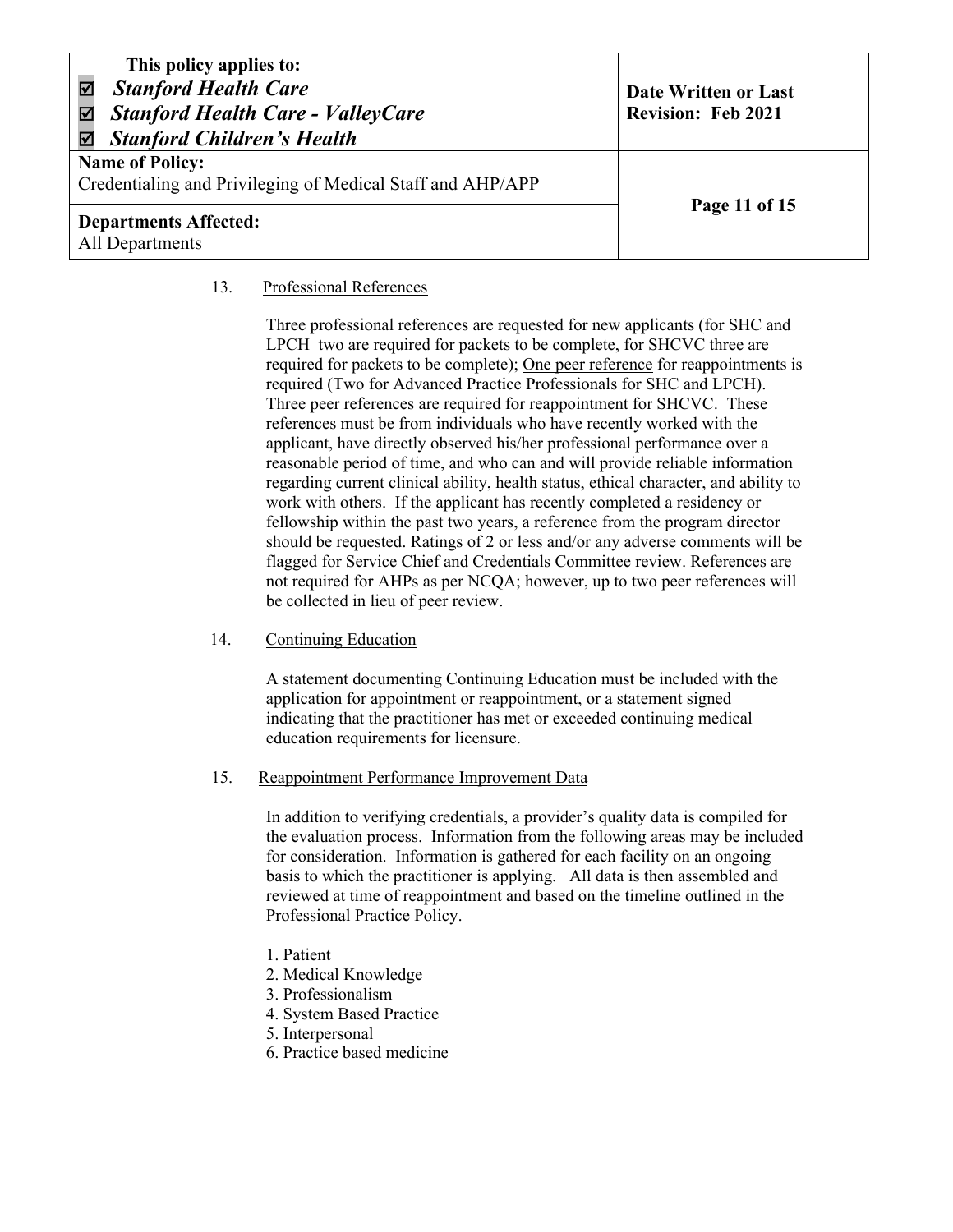| This policy applies to:<br><b>Stanford Health Care</b><br><b>Stanford Health Care - ValleyCare</b><br><b>Stanford Children's Health</b> | Date Written or Last<br><b>Revision: Feb 2021</b> |
|-----------------------------------------------------------------------------------------------------------------------------------------|---------------------------------------------------|
| <b>Name of Policy:</b><br>Credentialing and Privileging of Medical Staff and AHP/APP                                                    |                                                   |
| <b>Departments Affected:</b><br>All Departments                                                                                         | Page 12 of 15                                     |

#### 16. Training Modules

For SHC and LPCH: See *Medical Staff and APP Educaional Requirements Policy* http://medicalstaff.stanfordhospital.org/bylaws/policies.html For SHCVC: Training modules will be assigned to providers when onboarded and as needed.

#### 17. Health Screening

All providers are required to comply with all health screening policies set forth by regulatory standards directly with Occupational Health Office, as noted in medical staff policies and procedures. Every Initial Applicant with SHCVC will have a clearance from Occupational Health Services in their file.

#### 18. NPI Number

HIPAA mandated the adoption of standard unique identifiers for health care providers with health plans. All initial applicants must apply or have an NPI number.

#### 19. Opt Out Report

The Opt Out Report of Northern California is checked within 10 days of publication for any practitioners who have opted out of Medicare. When a practitioner, who is currently on our Medical Staff, is found to be on the Opt Out report using the hospital address(s) he/she will no longer be on our Health Plan contracts.

#### 20. Additional Information

Other information as deemed necessary may also be collected and considered. Clinical Services may impose additional documentation requests, such as monitoring requirements.

## 21. Delegated Health Plans

Providers on our medical staff who would be considered eligible for our delegated agreements with health plans are those with a faculty appointment through the Stanford School of Medicine and any community provider who has a contract with SHC/SHCVC/LPCHS. Providers not considered for participation on our delegated agreements would be community physicians with no teaching titles or contracts. The Managed Care department has access to the information MSSD database for the purpose of providing accurate credentialing information to health plans and for the publishing of provider directories.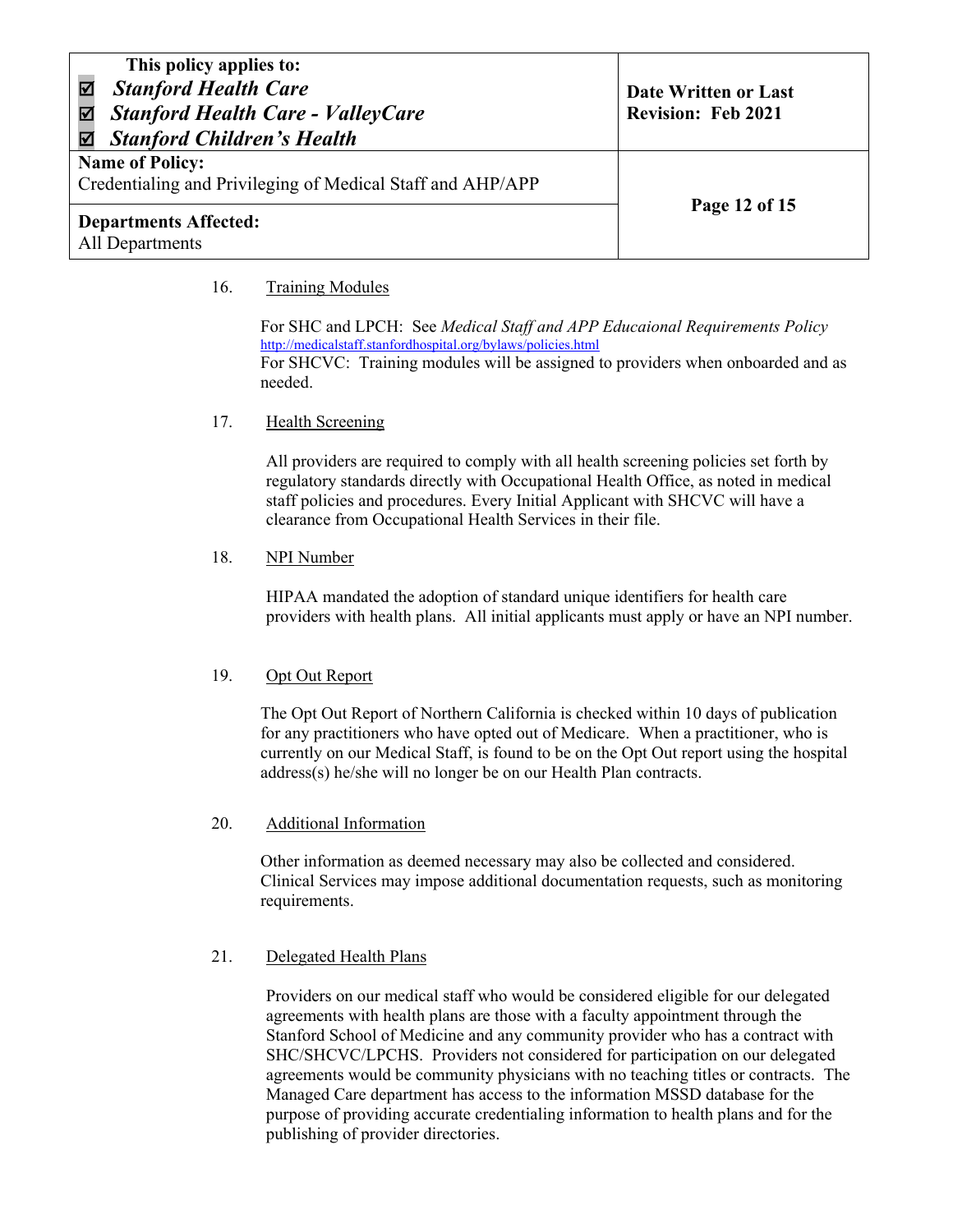| This policy applies to:<br><b>Stanford Health Care</b><br><b>Stanford Health Care - ValleyCare</b><br>$\blacktriangledown$<br><b>Stanford Children's Health</b><br>М | Date Written or Last<br><b>Revision: Feb 2021</b> |
|----------------------------------------------------------------------------------------------------------------------------------------------------------------------|---------------------------------------------------|
| <b>Name of Policy:</b><br>Credentialing and Privileging of Medical Staff and AHP/APP                                                                                 |                                                   |
| <b>Departments Affected:</b><br>All Departments                                                                                                                      | Page 13 of 15                                     |

- 22. The credentialing data for all providers credentialed by MSSD is entered into the Medical Staff Office Credentialing database (MSOW). MSSD utilizes this system to maintain current credentialing and privileging information, monitor proctoring, license, DEA, and Insurance renewals, and reappointment activities. All information contained in the database is confidential and has restricted access. MSSD is responsible for ensuring that the information contained in the database is accurate and timely. The Managed Care department has access to the information MSSD database for the purpose of providing accurate credentialing information to health plans and for the publishing of provider directories.
- 23. All Medical Staff members are required to pay the appropriate amount of dues and application fees based on the medical staff categories outlined in the Medical Staff Bylaws. For SHC and LPCH APP and AHP members do not pay dues, but may be required to pay application and annual fees based on employment status.
- B. SHC/SHCVC/LPCHS Category Assessment (refer to SHC/SHCVC/LPCHS Bylaws)

During the processing of each reappointment, the coordinator will gather patient activity information for each facility and determine if the provider holds the appropriate status.

For SHC and LPCH the following guidelines will be used:

- 1. If a provider is currently on the Active Medical Staff, but
	- $\triangleright$  Has had less than 11 patient contacts per year at SHC and/or LPCHS during the previous two years, or
	- $\triangleright$  has had minimal or no administrative activity, or
	- $\triangleright$  is on the Active staff at another hospital, then

The providers status may be changed to an appropriate category based on the recommendation by the Service Chief and/or Credentials Committee.

PLEASE NOTE: Faculty providers must remain in an Active status in at least one of the facilities unless specific exception is requested by the Department Head/Service Chief/Division Head.

- 2. If a provider is currently Active, Courtesy, and has no patient contacts or administrative activity at SHC or LPCHS during the previous two years, the provider may be voluntarily resigned from the Medical Staff(s) due to noncompliance with the Medical Staff Bylaws.
- 3. If a provider is currently Courtesy-Teaching and it is determined that the teaching appointment with the Stanford School of Medicine has expired the provider will be processed as a voluntarily resignation from the Medical Staff.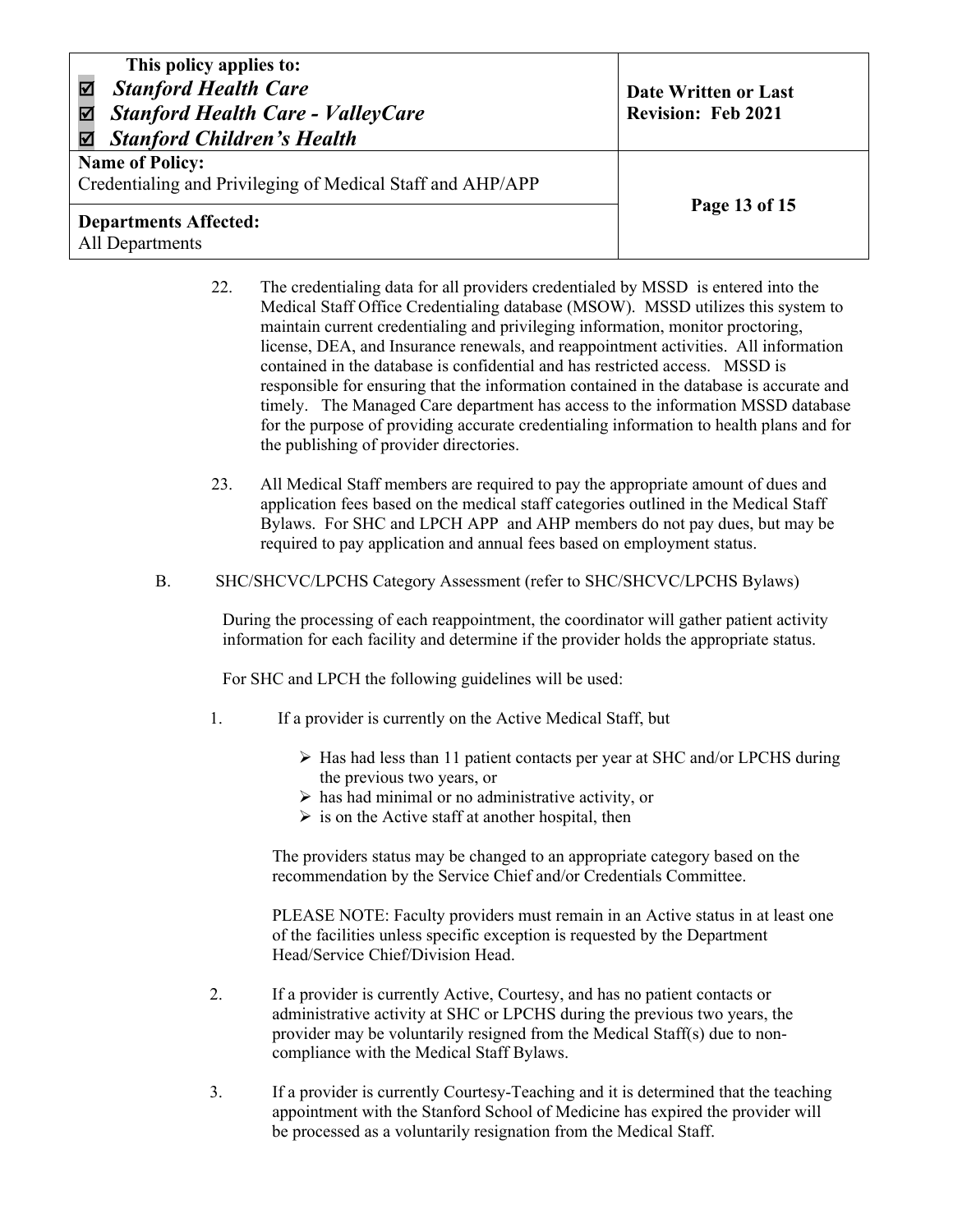| This policy applies to:<br><b>Stanford Health Care</b><br><b>Stanford Health Care - ValleyCare</b><br>M<br><b>Stanford Children's Health</b><br>☑ | Date Written or Last<br><b>Revision: Feb 2021</b> |
|---------------------------------------------------------------------------------------------------------------------------------------------------|---------------------------------------------------|
| <b>Name of Policy:</b><br>Credentialing and Privileging of Medical Staff and AHP/APP                                                              | Page 14 of 15                                     |
| <b>Departments Affected:</b><br>All Departments                                                                                                   |                                                   |

4. If the provider is currently in the Affiliate status, no privileges are granted. The provider will be credentialed only as part of the requirement to participate in Health Plan contracts.

For SHCVC their policies and bylaws will be followed for category assessment.

If any of the above conditions are met, the coordinator will send a letter, email or fax to the provider outlining the change being recommended. The provider may inform MSSD if he/she feels the information is inaccurate. Recommendations will be forwarded to the Department Head/Service Chief/Division Head along with any additional information submitted by the provider for review and approval.

C. Expireables

The following items will be monitored as expirables. An expired certificate or license will result in a suspension of membership/privileges, or a suspension of the privilege tied to that certificate (as stated per this policy and the SHC/SHCVC/LPCHS Bylaws):

- CA State License
- Additional CA State License
- Furnishing License
- DEA
- Malpractice Insurance (or Academic Appointment)
- Board Certification / National Certification
- Fluoroscopy Certificate
- ACLS / APLS / ATLS / BLS / NRP / ONS / PALS (as specified by privileges)

After 90 days suspension for non renewal of license/certificate, it will result in voluntary withdrawl of membership/privileges or a voluntary withdrawl of the privilege tied to that certificate.

Practitioners will be notified by email approximately 30 days, 15 days and 5 days prior to license or certificate expiration. Departments and IDPC will be notifed 5 days prior to license or certificate expiration for practitioners in their departments.